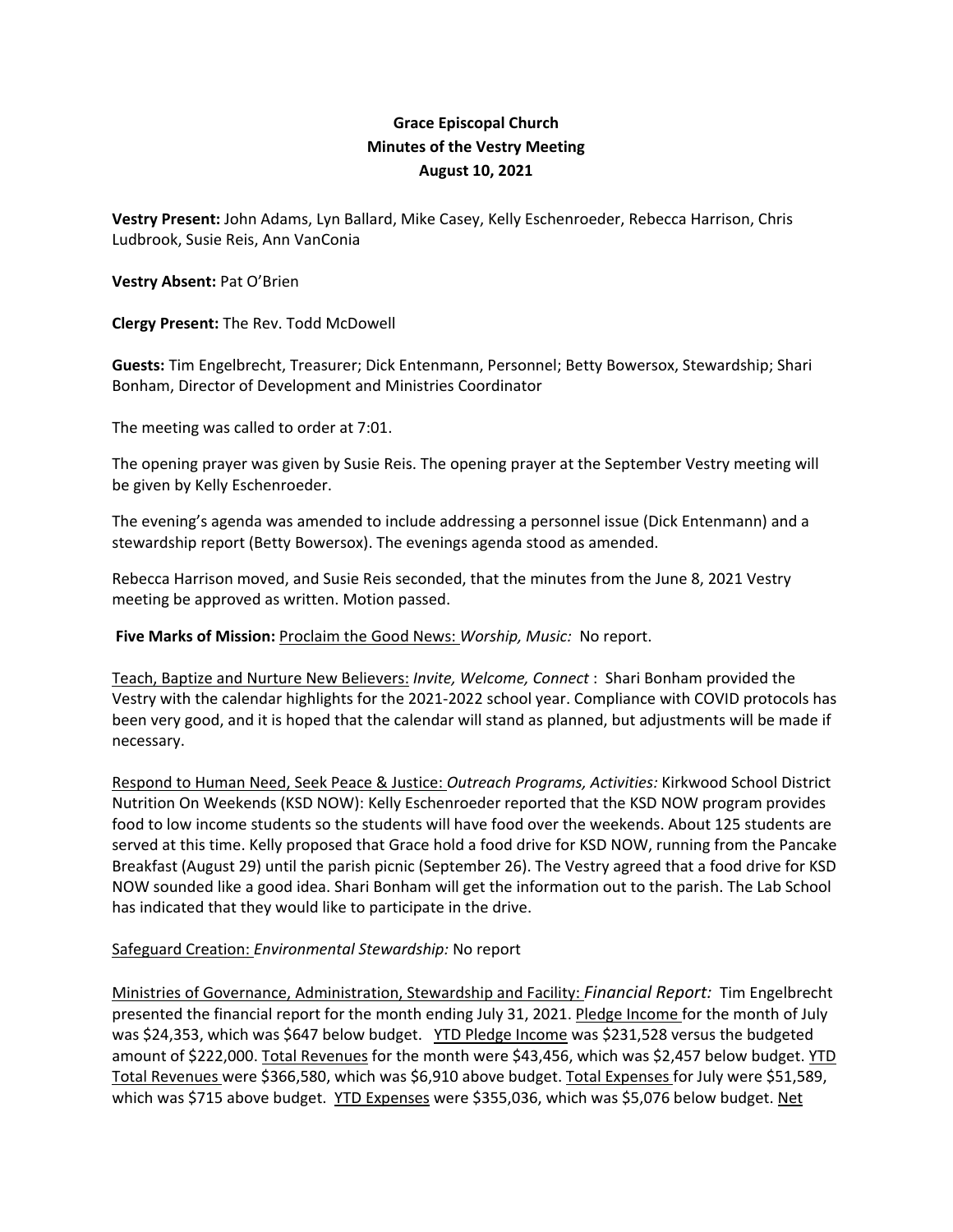Revenue for July was (\$8,133), which was \$1,742 above the budgeted amount of (\$6,391). YTD Net Revenue was \$11,544, which was \$11,986 above the budgeted amount of (\$442). Our current cash reserves would cover an estimated 2.0 months of the 2021 budgeted expenses. Lyn Ballard moved, and Rebecca Harrison seconded, that the Vestry receive the financial report for the month ending July 31, 2021. Motion carried.

Tim and Father Todd attended a recent Kirkwood City Council meeting, at which a zoning ordinance change that would allow Grace (and other churches in Kirkwood) to run a commissary kitchen was discussed. A decision should be reached at the September 2 city council meeting.

Tim reported that the Finance Committee met to discuss the loss of income due to the commissary kitchen not being up and running as planned, as well as higher than anticipated costs to prepare the downstairs rooms that the kitchen will use for storage. Assuming the Kirkwood City Council approves the zoning change, the \$17,000 projected shortfall will be tempered by savings of \$10,000 ‐ \$12,000 that the Finance Committee found in the budget.

*Our Journey Continues:* As of July 31, \$553,570.00 of capital campaign funds have been received. Tim proposed moving capital campaign funds received from April through July of 2021 to the appropriate accounts. Based on Tim's recommendations, Rebecca Harrison moved, and Ann VanConia seconded, that the Vestry approve moving capital campaign funds received from April through July of 2021 to the following accounts in the following amounts: \$2,961.63 to Legacy Fund – Outreach; \$2,961.63 to Capital Reserve Debt Reduction Account; and \$20,731.39 to Legacy Fund – Building and Grounds. Motion passed.

Tim requested Vestry approval to move various funds to the Legacy Fund. Kelly Eschenroeder moved, and Ann VanConia seconded, that the Vestry approve moving the flowing funds: \$50.00 from the Salisbury Memorial, \$590.00 from the Tralles Memorial and \$50.00 from the Balster Memorial to the Legacy Fund Undesignated Account; \$3,500.00 from Miscellaneous Designated (Legacy) to Legacy Outreach; \$643.60 from Miscellaneous Designated (Legacy) to Legacy Children and Youth; \$5.45 from Other Temporarily Restricted (Women of Grace) to Legacy – Women's Ministries. Motion passed. Tim reported that he is part of a group including Brent VanConia, Mike Heyer and Ron Ryan that are planning to re‐establish an annual golf tournament. The tournament will be held in October. It will be open to all, and is intended to be a fellowship event. This year's tournament will be played in memory of Tom Lauber.

**Personnel:** Dick Entenmann reported that there is a Grace employee who refuses to receive the COVID vaccine. The Vestry discussed the pros and cons of requiring employees to be vaccinated. Lyn Ballard moved, and Rebecca Harrison seconded, that, in light of the COVID‐19 pandemic, Grace Episcopal Church will require all part time and full time W‐2 employees to be fully vaccinated for COVID‐19 and variants. The employee must receive the first shot by August 31, 2021. Any employee who refuses to comply, unless they have a medical condition that precludes them from receiving the vaccination and can provide a documented exemption from a physician, can be terminated. Motion passed.

The search process for a new nursey attendant will begin immediately.

**Stewardship:** Betty Bowersox reported that she will be using The Episcopal Network for Stewardship's (TENS) Every Perfect Gift program for this year's stewardship campaign. Stewardship activities have been added to the 2021‐2022 calendar. Packets will be distributed in person on Sunday, October 10. Packets will be mailed to those not in attendance at church on that day. The ingathering will take place on November 7. Shari is working with Grace's software provider to allow parishioners to make pledges on line.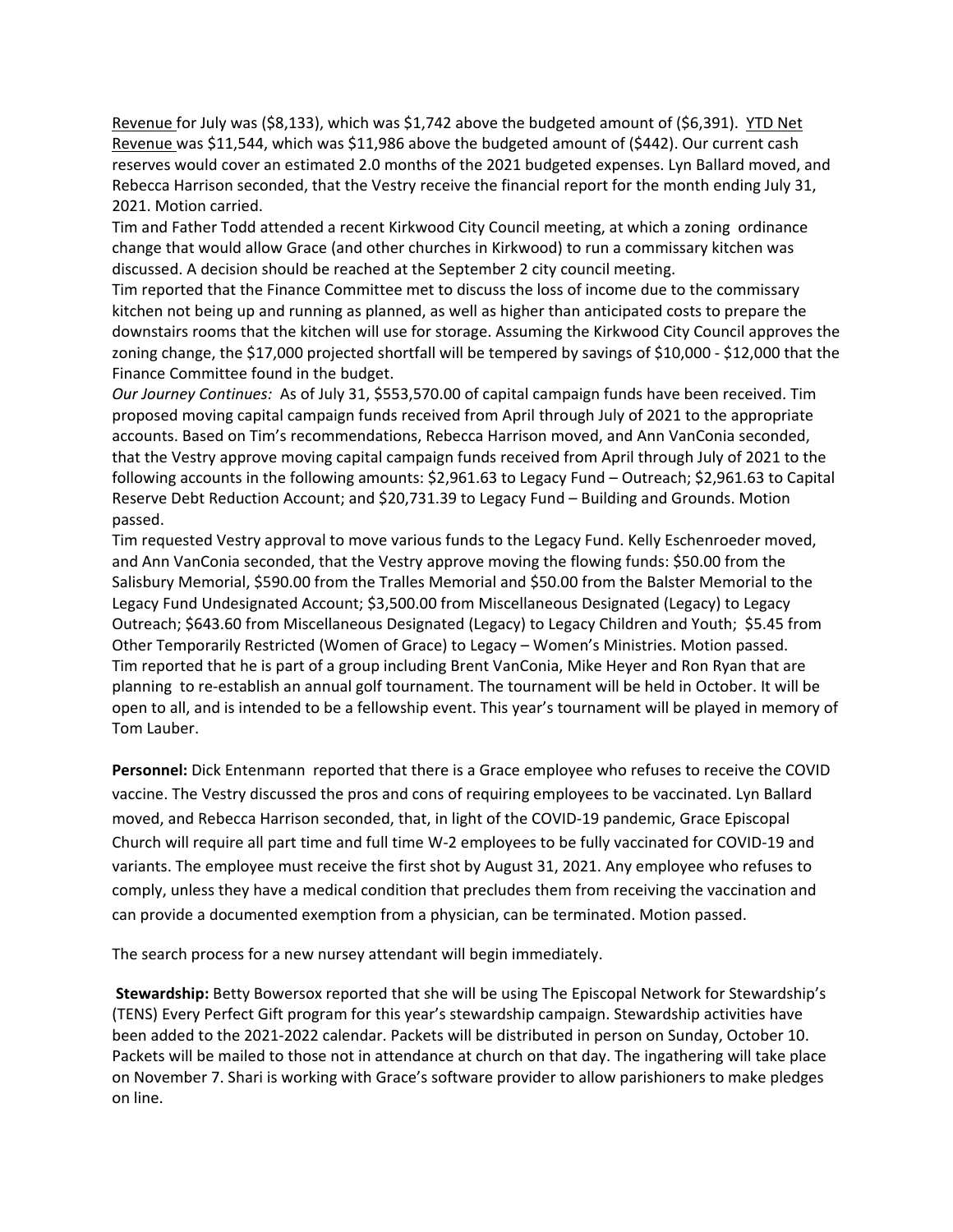**Junior Warden Report**: Rebecca Harrison reported that, while decluttering the large storage closet downstairs, it was discovered that the pipes from the kitchen were broken and leaking. Bids are being solicited for the repair work.

Three security cameras need to be replaced, at a cost of about \$850.00 total.

The Lab School floors are being waxed. Several bathroom air fresheners have gone missing. The control box for the irrigation system was damaged, possibly due to a power surge, and was replaced.

**Senior Warden Report:** Chris Ludbrook reported that families will be getting a special mailing regarding church re‐opening . Chris will assign names of parishioners to Vestry members to contact to get the word out about re-opening. Chris encouraged everyone to invite friends and neighbors to the pancake breakfast and the church picnic.

**Report of the Rector:** Father Todd reported that the Celtic cross, currently in the narthex, will be moved to the memorial garden. The funds for the cross came from the Rector's discretionary fund. Father Todd extended thanks to everyone who helped clear out the archives room and the church school storage room.

The Bishop has revised the COVID guidelines to mandate that masks be worn during worship through August.

The evenings meeting concluded with a reading of Compline.

Lynn Ballard moved, and Kelly Eschenroeder seconded that the meeting adjourn. Motion passed.

The meeting adjourned at 8:37.

Respectfully submitted

Sue Nixon Secretary of the Vestry